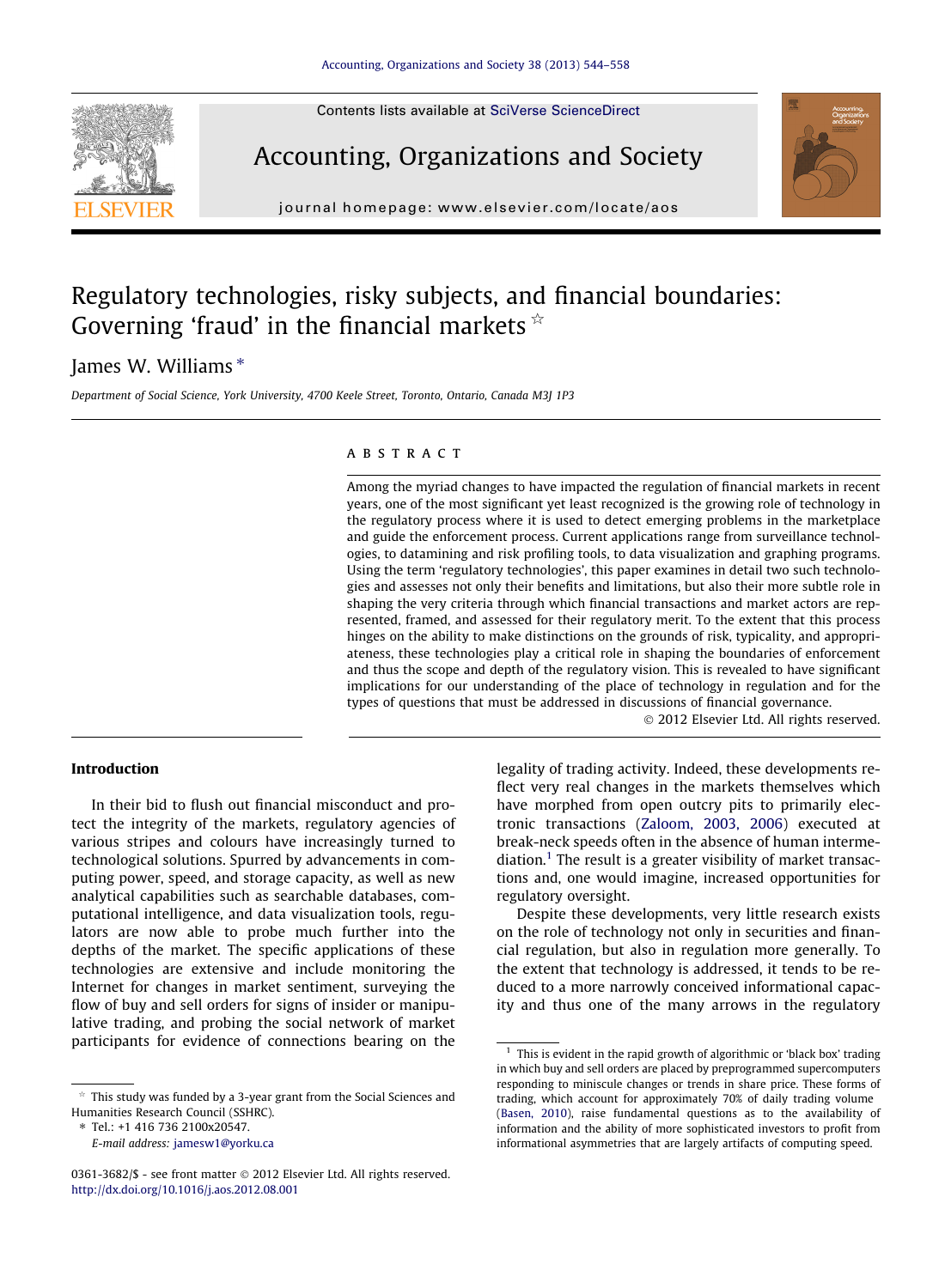quiver, rather than an aspect of regulation that is deserving of study in its own right. Informed by the results of a multiyear study of securities regulation in Canada, this paper seeks to remedy this oversight through an extended analysis of 'regulatory technologies' and their place within, and their influence on, the practice of regulation. Eschewing the view of technology as a mere vehicle for recording and organizing data of regulatory interest, with technology conceived here simply as an extension of its human operators, attention is instead devoted to the regulatory possibilities contained in the technologies themselves; that is, to their role as active agents proactively scanning available market data for signs of trouble and then feeding the results to their human counterparts. In recognizing this more active role of technology in the regulatory process, this paper draws from two key literatures – 'critical accounting'2 and the 'social studies of finance' – which acknowledge the social and institutional contexts of accounting and finance as well as the role of calculative technologies and devices not only in representing market activities or financial transactions, but also in shaping and indeed constituting these very practices. Working within these analytical veins, the focus of this paper extends well beyond the promises or failures of regulatory technologies to include their underlying logics and assumptions, their embeddedness within specific institutional contexts and legal processes, and the types of market 'misconduct' that they produce. Ultimately then, the question is how technology shapes the field, scope, and logics of regulatory engagement producing particular forms of disorder to the exclusion of others all the while constituting 'finance' and 'the market' itself in the process.

This analysis unfolds through three core sections. The first section offers a more fulsome account of exactly what is meant by the term 'regulatory technologies,' its relevance to the contemporary context of financial markets and securities regulation, and the various influences which have driven the ever greater importation of techno-logics into the regulatory process. It then examines in detail two specific regulatory technologies that have assumed a prominent role in the daily practice of securities enforcement<sup>3</sup>: (1) real-time market surveillance and (2) datamining and risk profiling. Having identified their assumptions, tendencies, and practical limitations, the second section turns to the unintended consequences and less obvious sideeffects of these technologies including their role in signaling rather than necessarily enhancing agency competencies and, even more critically, reproducing more narrowly cast and at the same time heavily moralized conceptions of trouble, risk, and disorder. The paper then concludes with a discussion of the implications of the analysis for future research including the need to extend the conversation around regulatory technologies to other areas of financial regulation such as auditing whose technological attributes are similarly overlooked and underappreciated.

#### 'Regulatory technologies' and financial markets

Recently, much has been made of the proliferation of technologically mediated forms of surveillance and their role in deepening societal interventions into the lives and life chances of individuals. While the bulk of this attention has been devoted to the control of individual bodies and identities as they move through social and geographical space, and thus the use of technologies such as video surveillance and biometric scanning (e.g. [Amoore & de Goede,](#page--1-0) [2008; Haggerty & Ericson, 2006; Hier, 2010; Lyon, 2001,](#page--1-0) [2007\)](#page--1-0), similar developments are evident in domains such as money laundering and terrorist financing where computerized datamining programs and risk profiling tools have been enlisted to track the flow of illicit funds as part of the financial front of the 'War on Terror' [\(Amoore & de](#page--1-0) [Goede, 2005; de Goede, 2008; Levi & Wall, 2004; Razavy](#page--1-0) [& Haggerty, 2009\)](#page--1-0). Applications also abound in the corporate world where sophisticated forensic auditing programs, data mining applications, and risk profiling tools are used by private agencies to identify risks and to weed out vulnerabilities on behalf of well-heeled corporate clients [\(Williams, 2005](#page--1-0)).

Largely overlooked within these accounts is the growing use of technology in the regulatory sphere, particularly in the context of financial markets whose electronic embodiments make them ideally suited to exactly this kind of technological monitoring. Specific examples of the technologies available to regulators include artificial intelligence programs designed to scan the Internet for rumours and changes in public sentiment, profiling tools used to identify risky players or products, and sophisticated computer surveillance programs monitoring the ebb and flow of trading for unexplained changes in price and volume, the potential footprints of insider and/or manipulative trading. And yet, despite these applications, the place of technology in the regulatory process has not been subject to any kind of serious inquiry with these technologies either scanted entirely or mentioned only in passing (e.g. [Reichman, 1993; Shapiro, 1984\)](#page--1-0). Indeed, [Black](#page--1-0) [\(2001\)](#page--1-0) is among the few to have explicitly recognized this gap, ''The role of technology in regulating is not yet part of the mainstream regulatory literature... it is something that needs to be explored more systematically in the study of any regulatory system'' (p. 138).

While the place of technology in the regulatory sphere has so far failed to attract sustained scholarly interest, one body of work that has paid a great deal of attention to technology's role in the world of finance is what is generally referred to as the 'social studies of finance.' Informed by the seminal contributions of [Latour \(2005\)](#page--1-0) and [Callon](#page--1-0) [\(1998\)](#page--1-0), and the larger tradition of science and technology studies, this literature focuses on the role of various mechanisms, devices, and technologies not simply in rep-

 $2$  While there is bound to be disagreement as to exactly what qualifies as 'critical accounting,' and perhaps even the meaningfulness of the term itself, it used in this paper to refer to a diverse body of work that acknowledges the existence of accounting as a social and institutional rather than simply technical practice, and which seeks to unpack its social, political, and institutional dimensions. It is thus distinctly sociological in nature and orientation.

<sup>&</sup>lt;sup>3</sup> Securities enforcement, as distinguished from securities regulation, refers to the practice of detecting and taking action against alleged breaches of securities laws, a function performed by formally designated units within larger regulatory agencies. While technology permeates the entire regulatory process, including the compliance function, enforcement provides a unique window into the role of regulatory technologies in responding to more serious threats to market integrity and transparency.